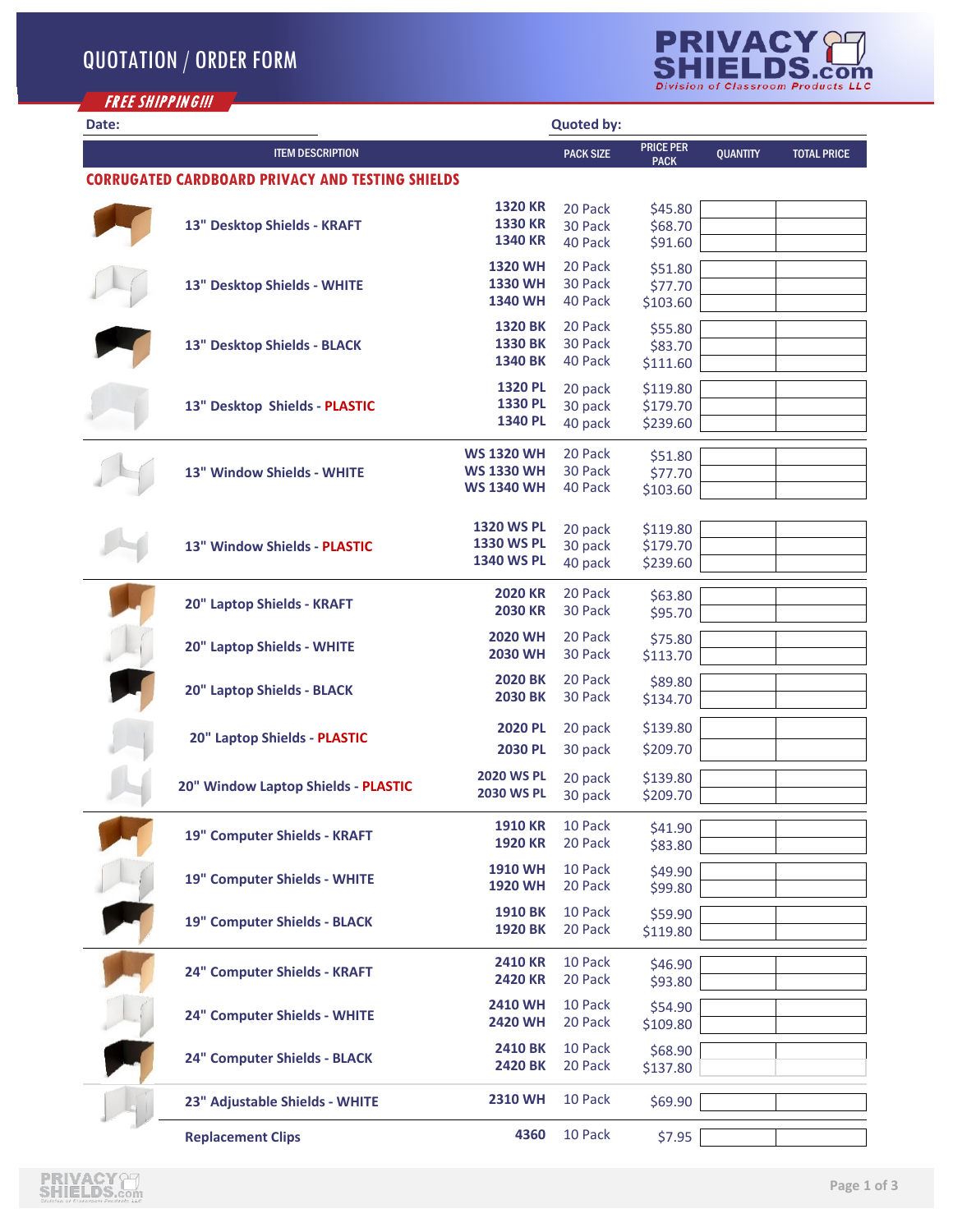## QUOTATION / ORDER FORM



| Date: |                                    |                   | <b>Quoted by:</b> |                                 |                 |                    |
|-------|------------------------------------|-------------------|-------------------|---------------------------------|-----------------|--------------------|
|       | <b>ITEM DESCRIPTION</b>            | PART NO.          | <b>PACK SIZE</b>  | <b>PRICE PER</b><br><b>PACK</b> | <b>QUANTITY</b> | <b>TOTAL PRICE</b> |
|       |                                    | <b>VB 1320 KR</b> | 20 Pack           | \$45.80                         |                 |                    |
|       | 13" Voting Booths - KRAFT          | <b>VB 1330 KR</b> | 30 Pack           | \$68.70                         |                 |                    |
|       |                                    | <b>VB 1340 KR</b> | 40 Pack           | \$91.60                         |                 |                    |
|       | 13" Voting Booths - WHITE          | <b>VB 1320 WH</b> | 20 Pack           | \$51.80                         |                 |                    |
|       |                                    | <b>VB 1330 WH</b> | 30 Pack           | \$77.70                         |                 |                    |
|       |                                    | <b>VB 1340 WH</b> | 40 Pack           | \$103.60                        |                 |                    |
|       | 13" Voting Booths - BLACK          | <b>VB 1320 BK</b> | 20 Pack           | \$55.80                         |                 |                    |
|       |                                    | <b>VB 1330 BK</b> | 30 Pack           | \$83.70                         |                 |                    |
|       |                                    | <b>VB 1340 BK</b> | 40 Pack           | \$111.60                        |                 |                    |
|       |                                    | <b>VB 1320 PL</b> | 20 pack           | \$119.80                        |                 |                    |
|       | 13" Voting Booth - PLASTIC         | <b>VB 1330 PL</b> | 30 pack           | \$179.70                        |                 |                    |
|       |                                    | <b>VB 1340 PL</b> | 40 pack           | \$239.60                        |                 |                    |
|       |                                    | <b>VB 2020 KR</b> | 20 Pack           | \$63.80                         |                 |                    |
|       | 20" Voting Booths - KRAFT          | <b>VB 2030 KR</b> | 30 Pack           | \$95.70                         |                 |                    |
|       |                                    | <b>VB 2020 WH</b> | 20 Pack           | \$75.80                         |                 |                    |
|       | 20" Voting Booths - WHITE          | <b>VB 2030 WH</b> | 30 Pack           | \$113.70                        |                 |                    |
|       | 20" Voting Booths - BLACK          | <b>VB 2020 BK</b> | 20 Pack           | \$89.80                         |                 |                    |
|       |                                    | <b>VB 2030 BK</b> | 30 Pack           | \$134.70                        |                 |                    |
|       | 20" Voting Booths - PLASTIC        | <b>VB 2020 PL</b> | 20 pack           | \$139.80                        |                 |                    |
|       |                                    | <b>VB 2030 PL</b> | 30 pack           | \$209.70                        |                 |                    |
|       |                                    | <b>VB 1910 KR</b> | 10 Pack           | \$41.90                         |                 |                    |
|       | 19" Voting Booths - KRAFT          | <b>VB 1920 KR</b> | 20 Pack           | \$83.80                         |                 |                    |
|       |                                    | <b>VB 1910 WH</b> | 10 Pack           | \$49.90                         |                 |                    |
|       | 19" Voting Booths - WHITE          | <b>VB 1920 WH</b> | 20 Pack           | \$99.80                         |                 |                    |
|       |                                    | <b>VB 1910 BK</b> | 10 Pack           | \$59.90                         |                 |                    |
|       | 19" Voting Booths - BLACK          | <b>VB 1920 BK</b> | 20 Pack           | \$119.80                        |                 |                    |
|       | 24" Voting Booths - KRAFT          | <b>VB 2410 KR</b> | 10 Pack           | \$46.90                         |                 |                    |
|       |                                    | <b>VB 2420 KR</b> | 20 Pack           | \$93.80                         |                 |                    |
|       | 24" Voting Booths - WHITE          | <b>VB 1910 WH</b> | 10 Pack           | \$54.90                         |                 |                    |
|       |                                    | <b>VB 2420 WH</b> | 20 Pack           | \$109.80                        |                 |                    |
|       |                                    | <b>VB 2410 BK</b> | 10 Pack           | \$68.90                         |                 |                    |
|       | 24" Voting Booths - BLACK          | <b>VB 2420 BK</b> | 20 Pack           | \$137.80                        |                 |                    |
|       | <b>3 SIDE CLEAR SNEEZE SHIELDS</b> |                   |                   |                                 |                 |                    |

## **3 SIDE CLEAR SNEEZE SHIELDS**